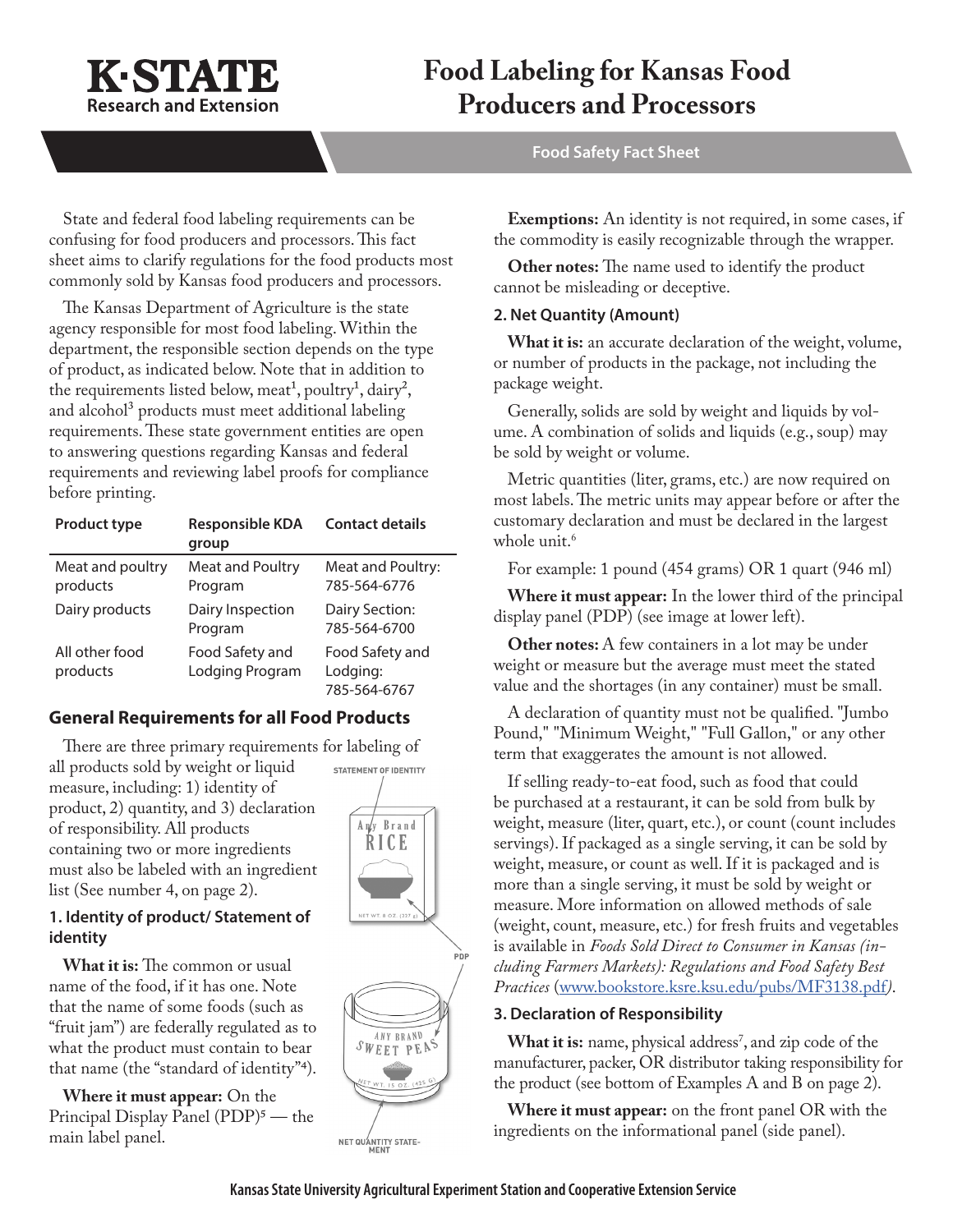**Other notes:** Unless the name given is the actual manufacturer of the product, the name must be accompanied by a qualifying phrase that states the firm's relation to the product.

Example: "Manufactured for \_\_\_\_\_\_\_\_ " or "Distributed  $by$ 

*Note:* Identity, responsibility, and quantity statements may be hand written if the font size requirements are met and the writing is clearly legible.

## **4. Ingredient list**

**What it is:** Listing of ingredients in decreasing order of predominance by weight (the most by weight first, the least by weight last). Even ingredients used in trace quantities must be listed.

The food source of major allergens<sup>8</sup> must be listed either in (Example A) or adjacent to (Example B) the ingredients statement.



**Where it must appear:** On the same label panel as the name and address of the responsible party.

**Other notes:** If the product contains a processed or standardized food as an ingredient (such as enriched flour — see examples above), then the ingredients of that food must also appear in parenthetical form in the list.

# **Nutritional Labeling**

Larger food (non-meat) processors (selling >\$50,000 of food/year) are legally required to include Nutrition Facts on their retail product labels. However, Nutrition Facts may be required by some retailers/buyers and are helpful in marketing to consumers. FDA updated the nutrition facts label requirements in May 2016 and later extended the compliance dates<sup>9</sup>. Covered food (non-meat) manufacturers needed to use the new label by January 1, 2021.

For meat and poultry products, large meat processors<sup>10</sup> are required to include Nutrition Facts on the label of all products with two or more ingredients, as well as for all ground meat products. As of March 2012, **all** meat processors — regardless of their size — selling to consumers (rather than to institutions) must provide

nutrition facts for major cuts<sup>11</sup> of single-ingredient meats either on the label or at the point of purchase.

**What it is:** "Nutrition Facts" labeling listing serving size,

calories, and key nutrients (see example image at right).

**Where it must appear:** On the same label panel as the ingredient list and the name and address of the manufacturer, packer, or distributor.

**Exemptions:** Small businesses selling less than \$50,000 of food (non-meat)/year are exempted.

Businesses employing fewer than 10 full-timeequivalent employees and annual sales of fewer than 10,000 total units of any food product are also exempted $12$ . Meat companies with <500



employees and <\$100,000 of meat products processed per year are exempted from the meat nutrition facts labeling requirements.

*Note:* If any company makes a nutritional or health claim on the label or if the food is fortified or for baby food, nutrition labeling is required.

**Other notes:** The Kansas Value Added Foods Lab<sup>13</sup> can generate the Nutrition Facts panel for a nominal fee. The KSU Meat Science Extension program can develop product labels for meat and poultry products. More information on those services can be found at *[www.asi.k-state.edu/research](http://www.asi.k-state.edu/research-and-extension/meat-science/value-added/index.html)[and-extension/meat-science/value-added/index.html](http://www.asi.k-state.edu/research-and-extension/meat-science/value-added/index.html)*.

The Nutrition Labeling and Education Act (1990) that regulates Nutrition Facts also authorizes the use of very specific and FDA approved nutrition content and health claims, such as "low fat"14.

# **Non-regulatory Items**

The following items are not required by governmental regulations to be on food labels, but producers may choose to include them if requested by a buyer or for marketing purposes.

## **1. Bar Codes (UPC)**

**What it is:** The bar code, or Universal Product Code (UPC), provides information about the product identity, size, price, and other necessary data. The retailer may provide the UPC for you if asked.

**Where it must appear:** Anywhere on the package, other than it may NOT appear between the required labeling on the information panel (i.e. between the Nutrition Facts and the Ingredient statement).

**Exemptions:** NOT a regulatory requirement. However, it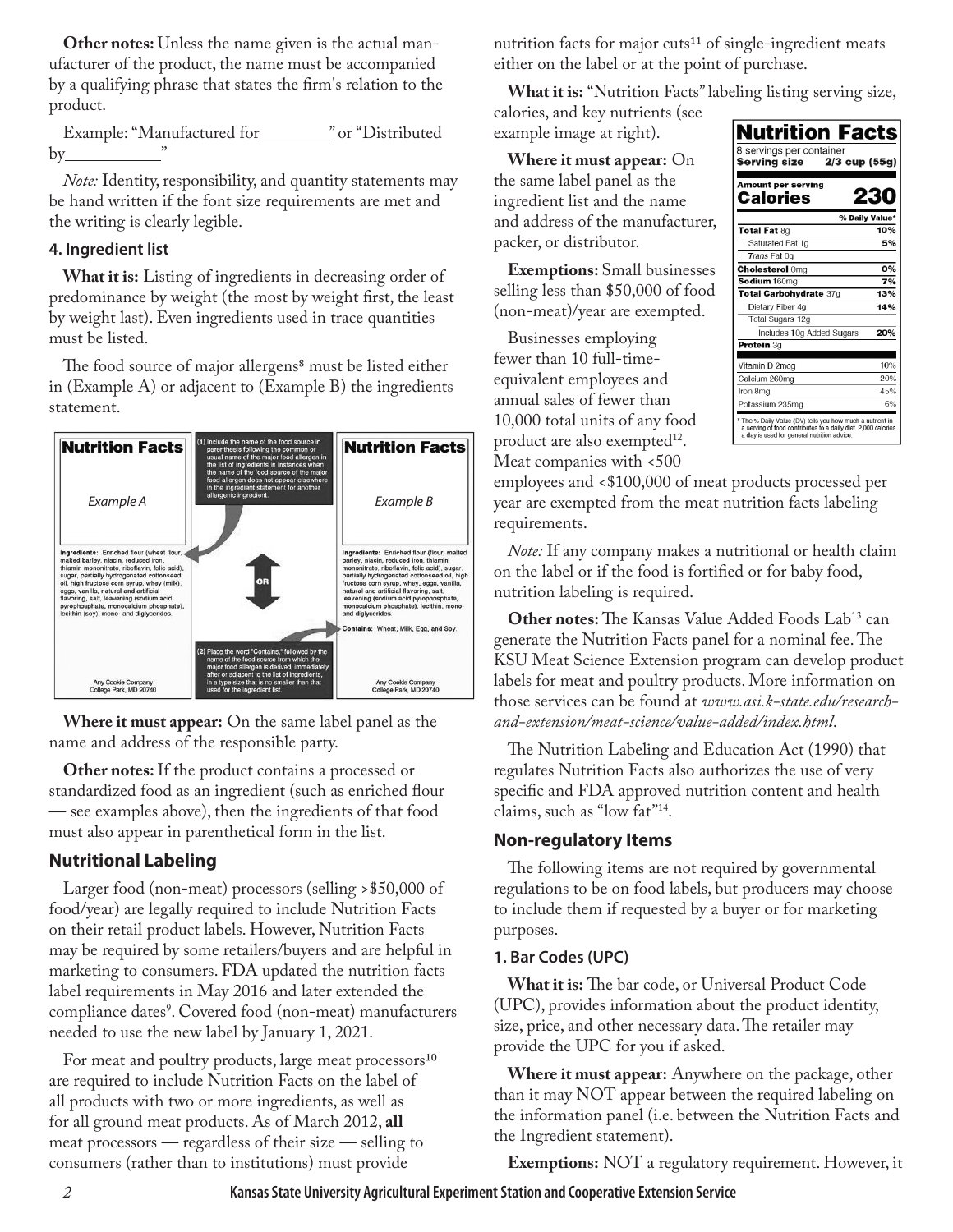may be required by a retailer/distributor, particularly larger stores.

**Other notes:** UPC numbers can be purchased from a company called GS1 (*[www.gs1us.org](http://www.gs1us.org)*). The yearly fee for the bar code is based on the number of products and gross sales.

If you are not planning to sell to stores that require GS1 codes but still would like a bar code, you can also use discounted bar codes, such as from *[www.nationwidebarcode.](http://www.nationwidebarcode.com) [com](http://www.nationwidebarcode.com)*

# **2. Organic, Natural, and other labeling topics**

**Organic:** If products are labeled as certified organic, proof of that certification must be on file with the relevant state office regulating the labeling of that product.

For more information about obtaining organic certification to put on your food label, including an organic cost-share program, go to the Kansas Department of Agriculture website: *[http://agriculture.ks.gov/kda-services/](http://agriculture.ks.gov/kda-services/grants-and-cost-share-programs/organic-cost-share-program) [grants-and-cost-share-programs/organic-cost-share-program](http://agriculture.ks.gov/kda-services/grants-and-cost-share-programs/organic-cost-share-program)*

**Natural:** The U.S. Department of Agriculture does have a specific definition for "natural" for the processing of meat and poultry. More information on this and other meat labeling terms is available from: *[www.bookstore.ksre.ksu.edu/](http://www.bookstore.ksre.ksu.edu/pubs/MF3209.pdf ) [pubs/MF3209.pdf](http://www.bookstore.ksre.ksu.edu/pubs/MF3209.pdf )* 

The FDA does not have a specific definition for "natural." However, FDA has not objected to its use if the food does not contain added color, artificial flavors, or synthetic substances. For more information: *[https://www.fda.gov/food/](https://www.fda.gov/food/food-labeling-nutrition/use-term-natural-food-labeling) [food-labeling-nutrition/use-term-natural-food-labeling](https://www.fda.gov/food/food-labeling-nutrition/use-term-natural-food-labeling)*

Other food labeling information, including on gluten-free, "fresh," trans-fatty acids, and health claims: *[https://](https://www.fda.gov/regulatory-information/search-fda-guidance-documents/guidance-industry-food-labeling-guide) [www.fda.gov/regulatory-information/search-fda-guidan](https://www.fda.gov/regulatory-information/search-fda-guidance-documents/guidance-industry-food-labeling-guide)[ce-documents/guidance-industry-food-labeling-guide](https://www.fda.gov/regulatory-information/search-fda-guidance-documents/guidance-industry-food-labeling-guide)*

#### **For more information**

What's on a Food Label? Revised November 2014. Revised by Fadi Aramouni, Karen Blakeslee, and Katie Alstadt. *www.bookstore.ksre.ksu.edu/pubs/L883.pdf*

FDA Document "Guidance for Industry: A Food Labeling Guide" (Revised January 2013): *[https://www.](https://www.fda.gov/food/food-labeling-nutrition/questions-and-answers-health-claims-food-labeling) [fda.gov/food/food-labeling-nutrition/questions-and-answers](https://www.fda.gov/food/food-labeling-nutrition/questions-and-answers-health-claims-food-labeling)[health-claims-food-labeling](https://www.fda.gov/food/food-labeling-nutrition/questions-and-answers-health-claims-food-labeling)*

### **References**

1 More information on meat and poultry labeling requirements is available from the Kansas Department of Agriculture Meat and Poultry Inspection Program: *[http://](http://agriculture.ks.gov/divisions-programs/meat-and-poultry-inspection) [agriculture.ks.gov/divisions-programs/meat-and-poultry](http://agriculture.ks.gov/divisions-programs/meat-and-poultry-inspection)[inspection](http://agriculture.ks.gov/divisions-programs/meat-and-poultry-inspection)*

2 More information is available from the Dairy Inspection Program of the Department of Agriculture: *[http://](http://agriculture.ks.gov/divisions-programs/dairy-inspection) [agriculture.ks.gov/divisions-programs/dairy-inspection](http://agriculture.ks.gov/divisions-programs/dairy-inspection)*

3 More information available from the Kansas Division of Alcoholic Beverage Control: *[www.ksrevenue.org/abc.html](http://www.ksrevenue.org/abc.html)*

4 Examples and more information at: *[www.ag.ndsu.edu/](http://www.ag.ndsu.edu/foodlaw/processingsector/standardofidentity) [foodlaw/processingsector/standardofidentity](http://www.ag.ndsu.edu/foodlaw/processingsector/standardofidentity)*

5 The PDP is the portion of the package label that is most likely to be seen by the consumer at the time of purchase.

6 Largest Whole Unit. – The labeling on the package must, be in terms of the largest whole unit of weight or measure with any remainder expressed as follows:

- a. SI Units in decimal fractions of such largest whole unit.
- b. Inch-pound Units.
	- 1. in common or decimal fractions of such largest whole unit; or
	- 2. in the next smaller whole unit or units with any further remainder in terms of common or decimal fractions of the smallest unit present in the quantity declaration.

7 Note that a website or phone number is not adequate for the address. If the physical address of the company is available in a "local directory", which includes a web search that will provide the physical address, then only the town and zip code is required on the label.

8 The eight major food sources for allergens are milk, eggs, fish (anchovy, catfish, swordfish, etc.), crustacean shellfish, tree nuts (walnuts, almonds, pecans, coconut, etc.), wheat, peanuts and soybeans, as well as their derivatives, such as caseinate, albumin or whey. Note that starting on January 1, 2023, sesame will be added as the ninth major allergen. More information is available from: *[www.fda.gov/food/food](http://www.fda.gov/food/food-labeling-nutrition/food-allergies)[labeling-nutrition/food-allergies](http://www.fda.gov/food/food-labeling-nutrition/food-allergies)*

9 More information is available from: *[https://www.fda.](https://www.fda.gov/food/food-labeling-nutrition/changes-nutrition-facts-label) [gov/food/food-labeling-nutrition/changes-nutrition-facts-label](https://www.fda.gov/food/food-labeling-nutrition/changes-nutrition-facts-label)*

10Companies with <500 employees and <\$100,000 of meat products processed per year are exempted. See 9 CFR.317.400 a1ii for federal meat regulations, 9CFR381.500 a1ii for poultry. More information is available from: *[https://www.fsis.usda.gov/sites/default/files/](https://www.fsis.usda.gov/sites/default/files/media_file/2021-03/FPLIC_2a_Labeling.pdf) [media\\_file/2021-03/FPLIC\\_2a\\_Labeling.pdf](https://www.fsis.usda.gov/sites/default/files/media_file/2021-03/FPLIC_2a_Labeling.pdf)*